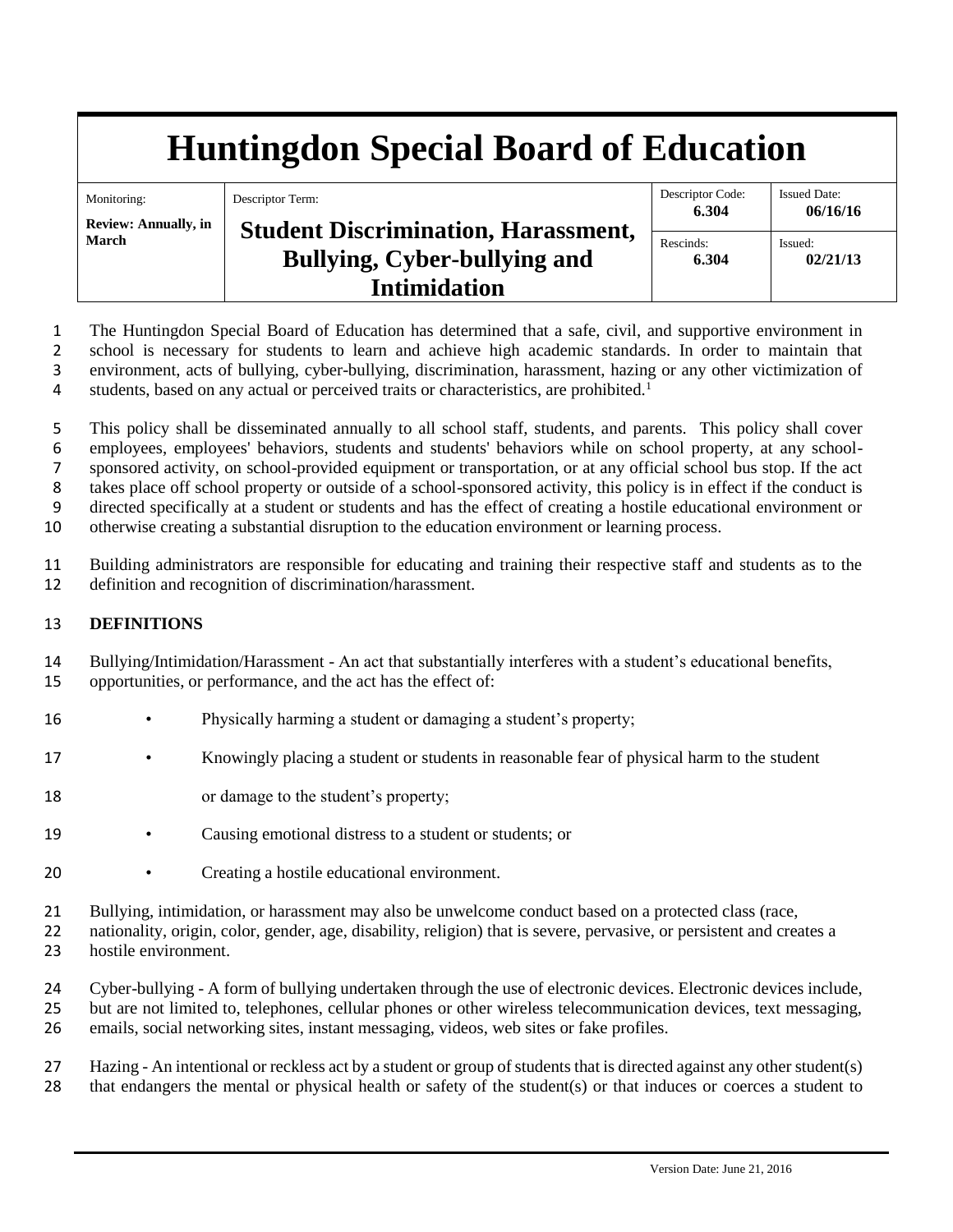endanger his/her mental or physical health or safety. Coaches and other employees of the school district shall not 2 encourage, permit, condone or tolerate hazing activities.<sup>3</sup>

 "Hazing" does not include customary athletic events or similar contest or competitions and is limited to those actions taken and situations created in connection with initiation into or affiliation with any organization.

## **COMPLAINTS AND INVESTIGATIONS**

 Alleged victims of the above-referenced offenses shall report these incidents immediately to a teacher, counselor 7 or building administrator.<sup>2</sup> All school employees are required to report alleged violations of this policy to the principal/designee. All other members of the school community, including students, parents, volunteers, and visitors, are encouraged to report any act that may be a violation of this policy.

 While reports may be made anonymously, an individual's need for confidentiality must be balanced with obligations to cooperate with police investigations or legal proceedings, to provide due process to the accused, to conduct a thorough investigation or to take necessary actions to resolve a complaint, and the identity of parties and witnesses may be disclosed in appropriate circumstances to individuals with a need to know.

 The principal/designee at each school shall be responsible for investigating and resolving complaints. Once a complaint is received, the principal/designee shall initiate and investigation within forty-eight (48) hours of receipt 16 of the report.<sup>4</sup> If a report is not initiated within forty-eight  $(48)$  hours, the principal/designee shall provide the director of schools with appropriate documentation detailing the reasons why the investigation was not initiated 18 within the required timeframe.

The principal/designee shall notify the parent/legal guardian when a student is involved in an act of discrimination,

harassment, intimidation, bullying, or cyber-bullying. The principal/designee shall provide information on district

 counseling and support services. Students involved in an act of discrimination, harassment, intimidation, bullying, 22 or cyber-bullying shall be referred to the appropriate school counselor by the principal/designee when deemed<br>23 necessary.<sup>1,4</sup>

23 necessary. $1, 4$ 

The principal/designee is responsible for determining whether an alleged act constitutes a violation of this policy,

and such act shall be held to violate this policy when it meets one of the following conditions:

- It places the student in reasonable fear or harm for the student's person or property;
- It has a substantially detrimental effect on the student's physical or mental health;
- It has the effect of substantially interfering with the student's academic performance; or
- 29 It has the effect of substantially interfering with the student's ability to participate in or benefit from the services, activities, or privileges provided by a school. services, activities, or privileges provided by a school.

 Upon the determination of a violation, the principal/designee shall conduct a prompt, thorough, and complete investigation of each alleged incident. All investigations shall be completed and appropriate intervention taken 33 within twenty (20) calendar days from the receipt of the initial report.<sup>4</sup> If the investigation is not complete or intervention has not taken place within twenty (20) calendar days, the principal/designee shall provide the director of schools with appropriate documentation detailing the reasons why the investigation has not been completed or 36 the appropriate intervention has not taken place.<sup>4</sup> Within the parameters of the federal Family Educational Rights

and Privacy Act (FERPA) at 20 U.S.C. § 1232g, a written report on the investigation will be delivered to the

parents of the complainant, parents of the accused students and to the Director of Schools.